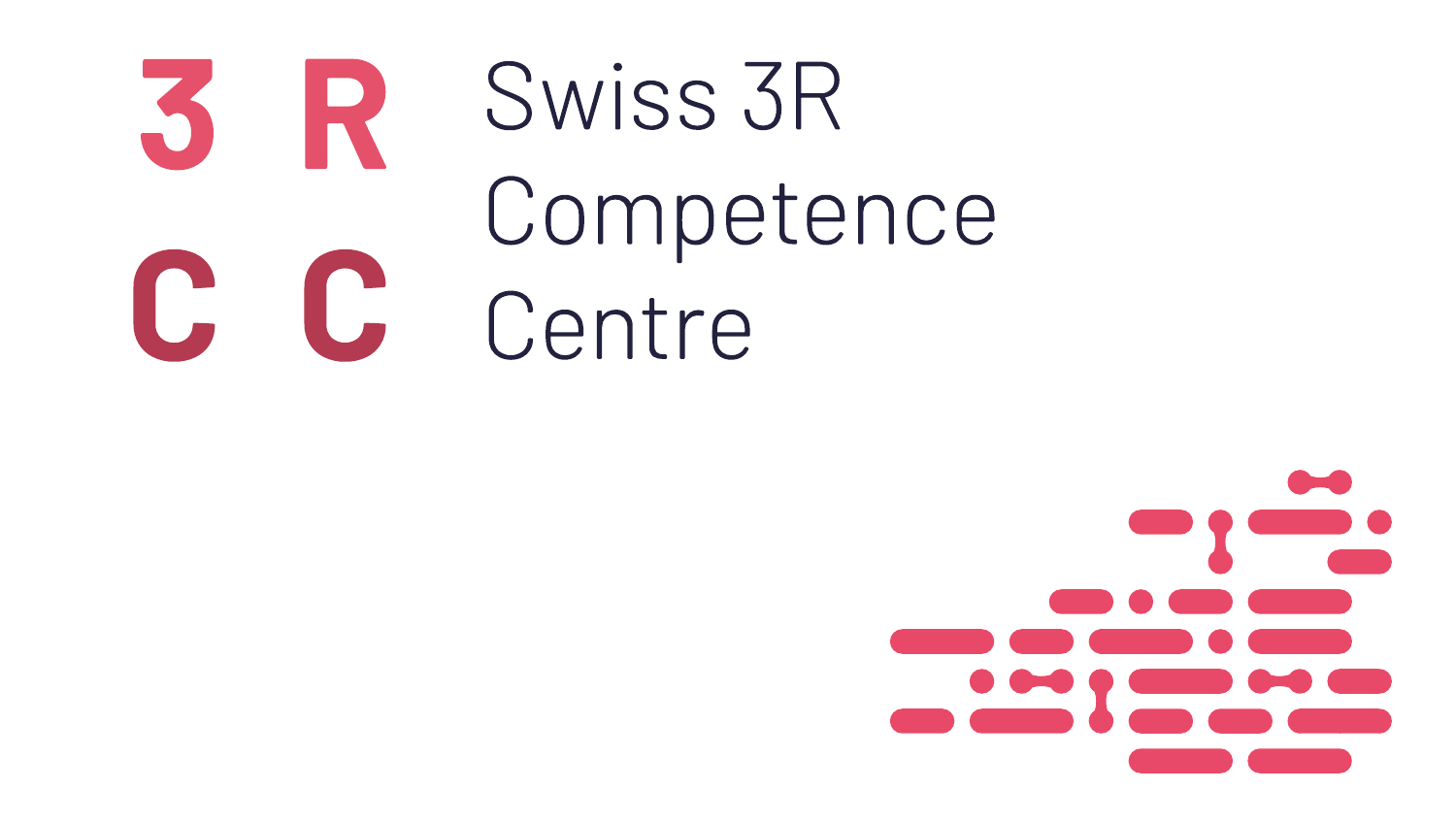# **Non-Aversive Handling Methods in Switzerland**

Results and analysis of a survey in fall 2020

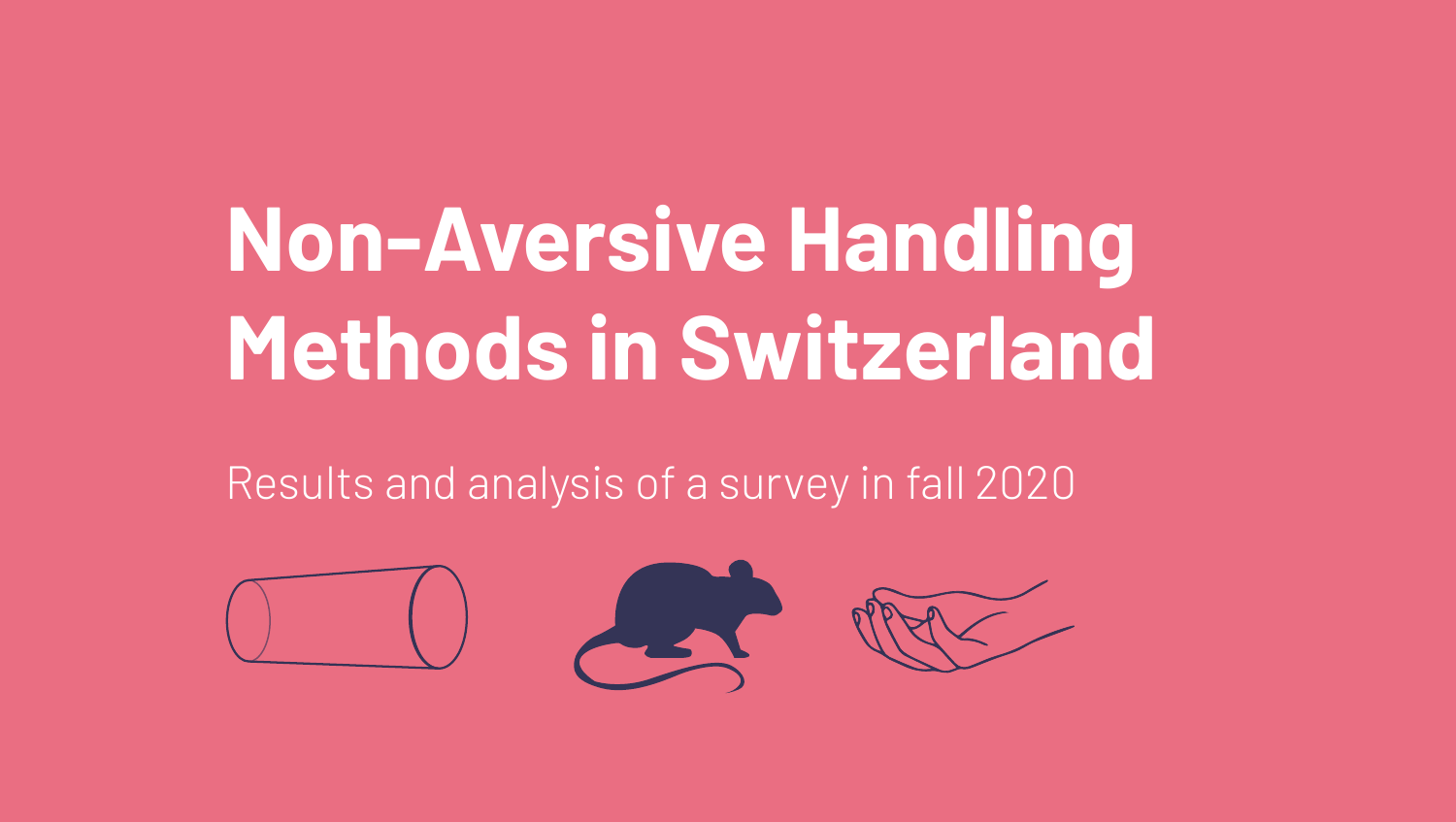# **Respondent Demographics**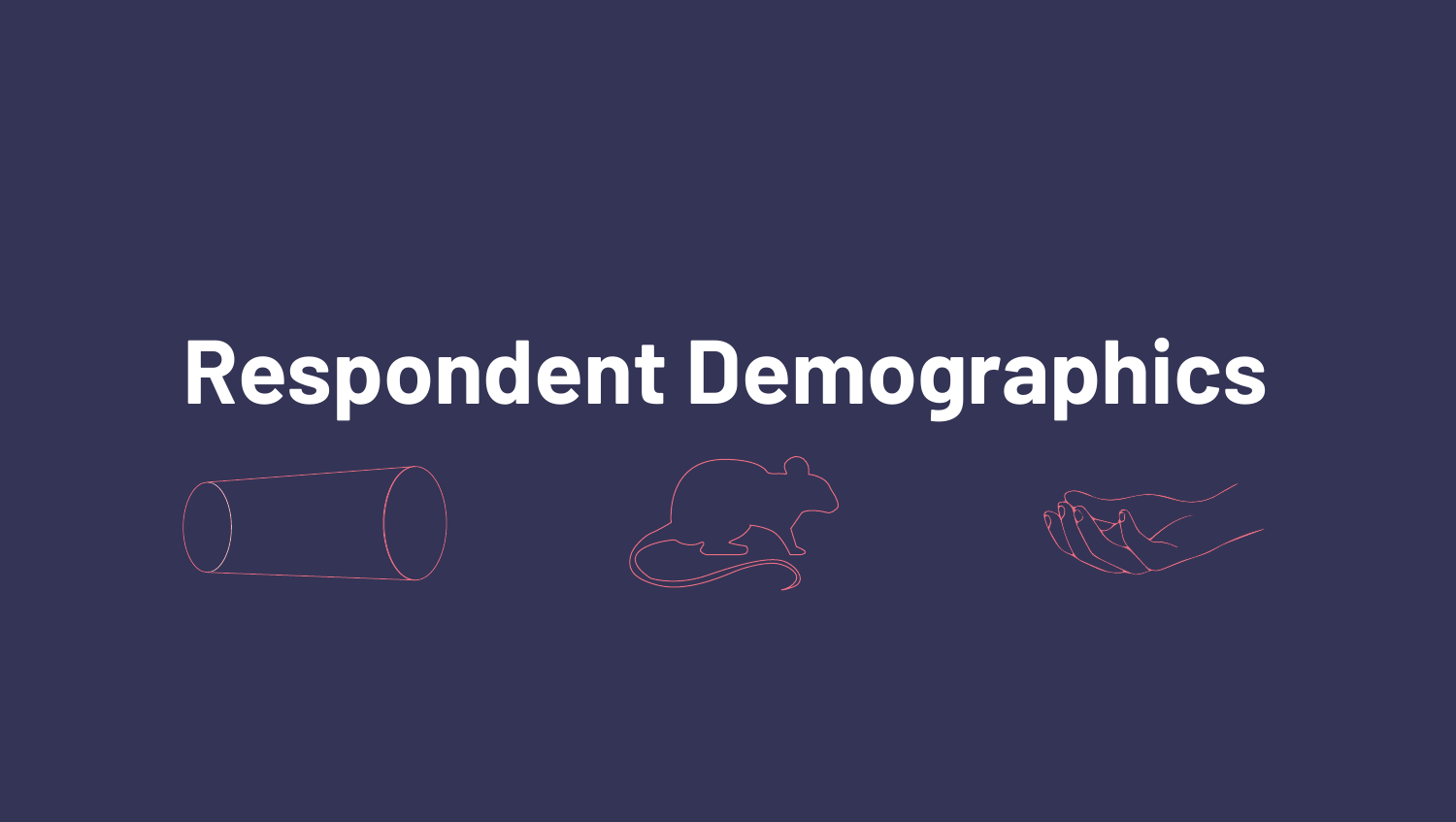# **Demographics Geography**

Between **August and October 2020**, the Swiss 3RCC, via its institutional node coordinators, sent out a survey to people in swiss animal fa cilities and scientists working with mice.

A total of **231 people** answered our sur vey from all across Switzerland. The **5-7 questions** were answered in a median completion time of under **4 minutes**.

Most answered the **English version** (148), with 23 answering in Ger man and 60 in French.

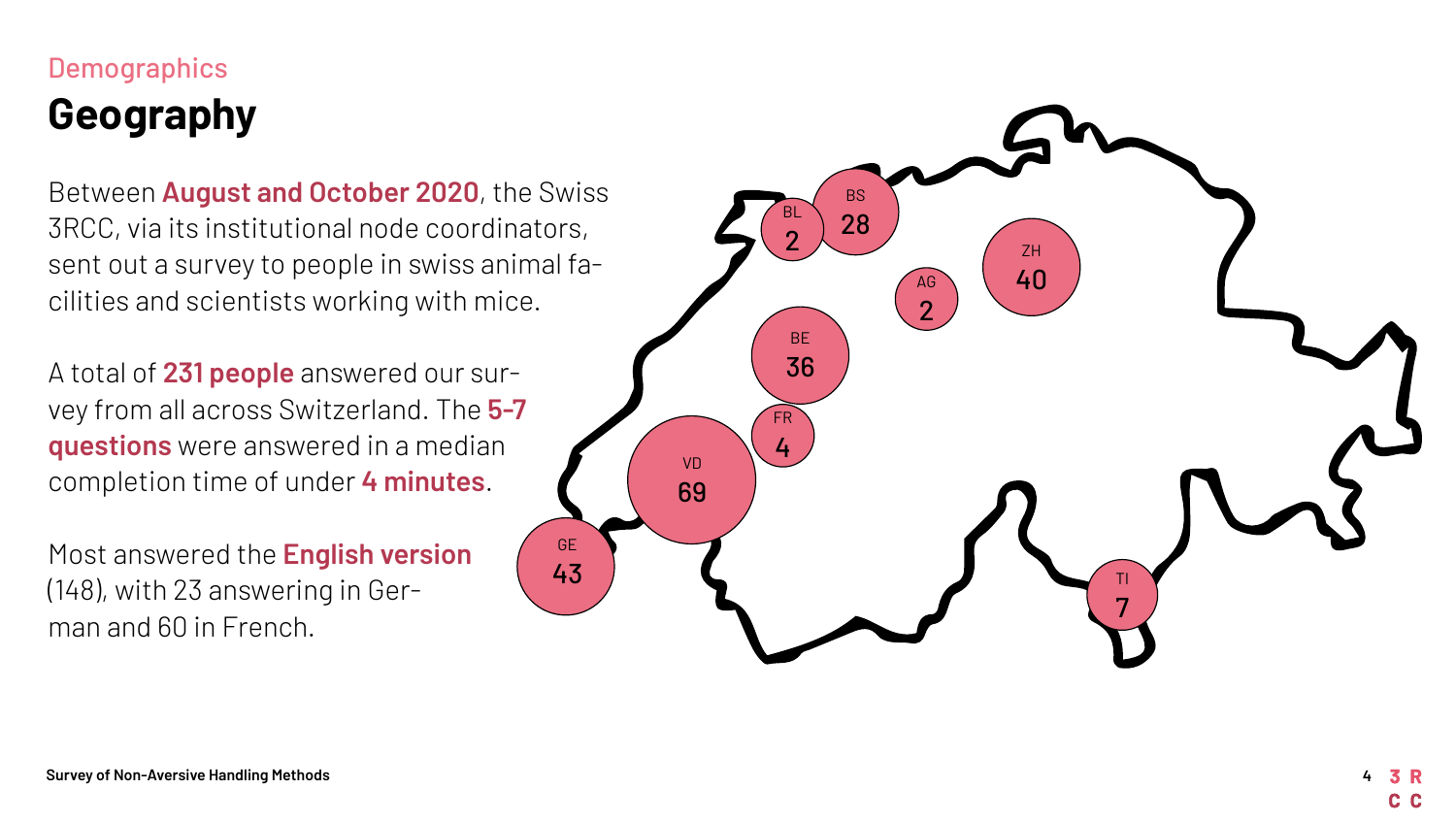# **Demographics Roles and Experience**

**Young scientists,** postdoctoral level or earlier, were the largest single group of respondents (27%).

The majority of respondents reported **over 10 years of experience** in working with animals, with 18% reporting over 20 years. A further 21% between 5 and 10 years.

**Animal caretakers** tended to have more experience working with animals than **technicians**.



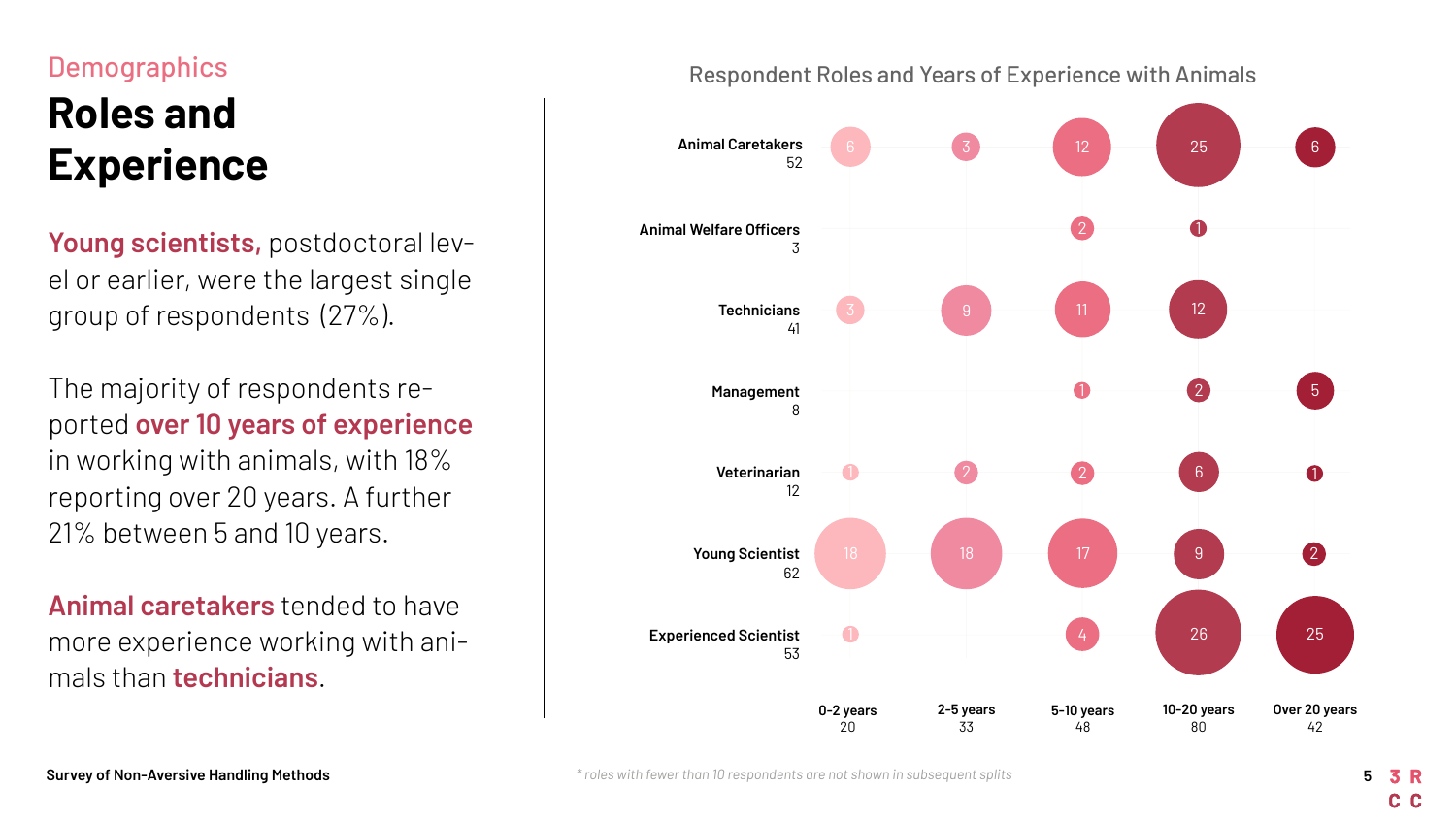# **Survey Question: Are you aware of gentle handling techniques for mice (like cup or tunnel handling)?**





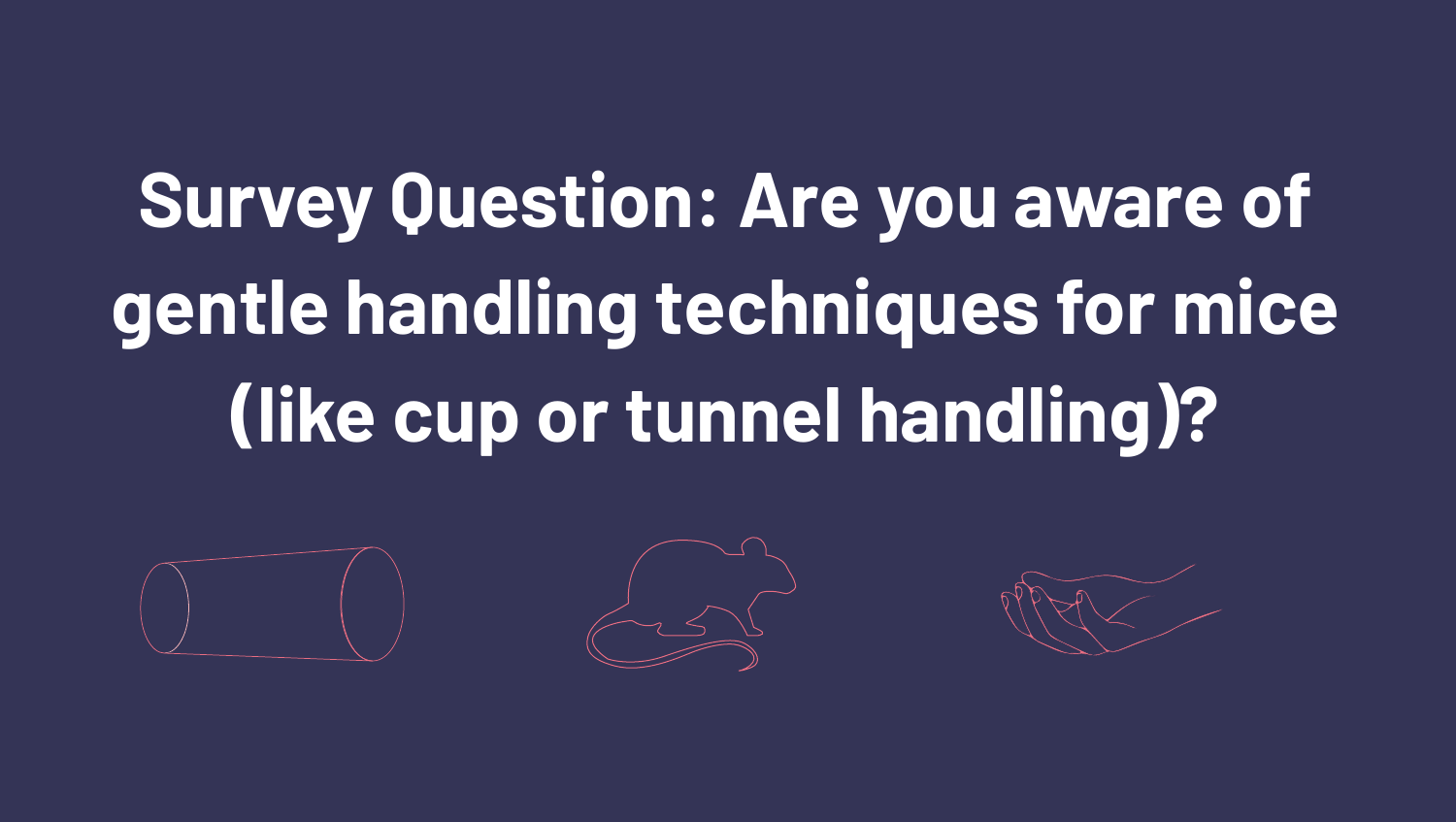#### Awareness

# **Experience**

#### **Most of the survey respondents**

**were aware** of non-aversive methods of handling mice (90%), including a majority that had actually used the methods (58%).

#### **Years of experience working with**

**animals** were not a strong indicator of their awareness of non-aversive handling methods.

Some individuals with over 10 years of experience were **unaware** of alternatives.

#### Respondents' Awareness of Non-Aversive Methods



#### Awareness of non-aversive methods split by years of experience



**Proportion of Respondents**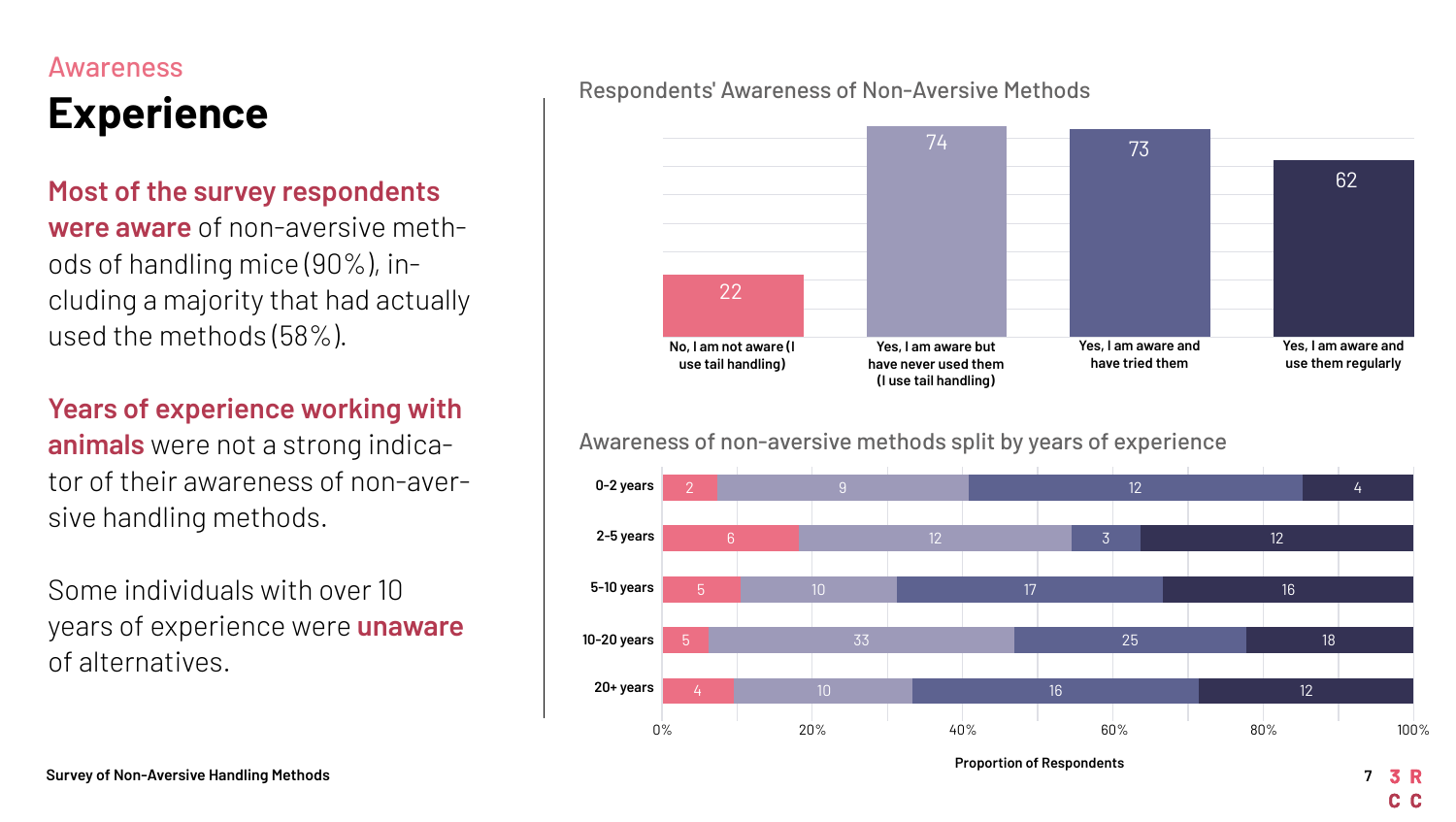## Awareness **Role & Location**

Animal caretakers tended to be more familiar than technicians with non-aversive methods and had used them more regularly.

Although the sample is limited, **all veterinarians** that responded were aware of non-aversive methods.

Although possibly due to some sampling bias, respondents working in the **French-speaking area** of Switzerland were generally more familiar than those from the German-speaking areas.

#### Awareness of non-aversive methods split by Role



Awareness of non-aversive methods split by Canton



C<sub>C</sub>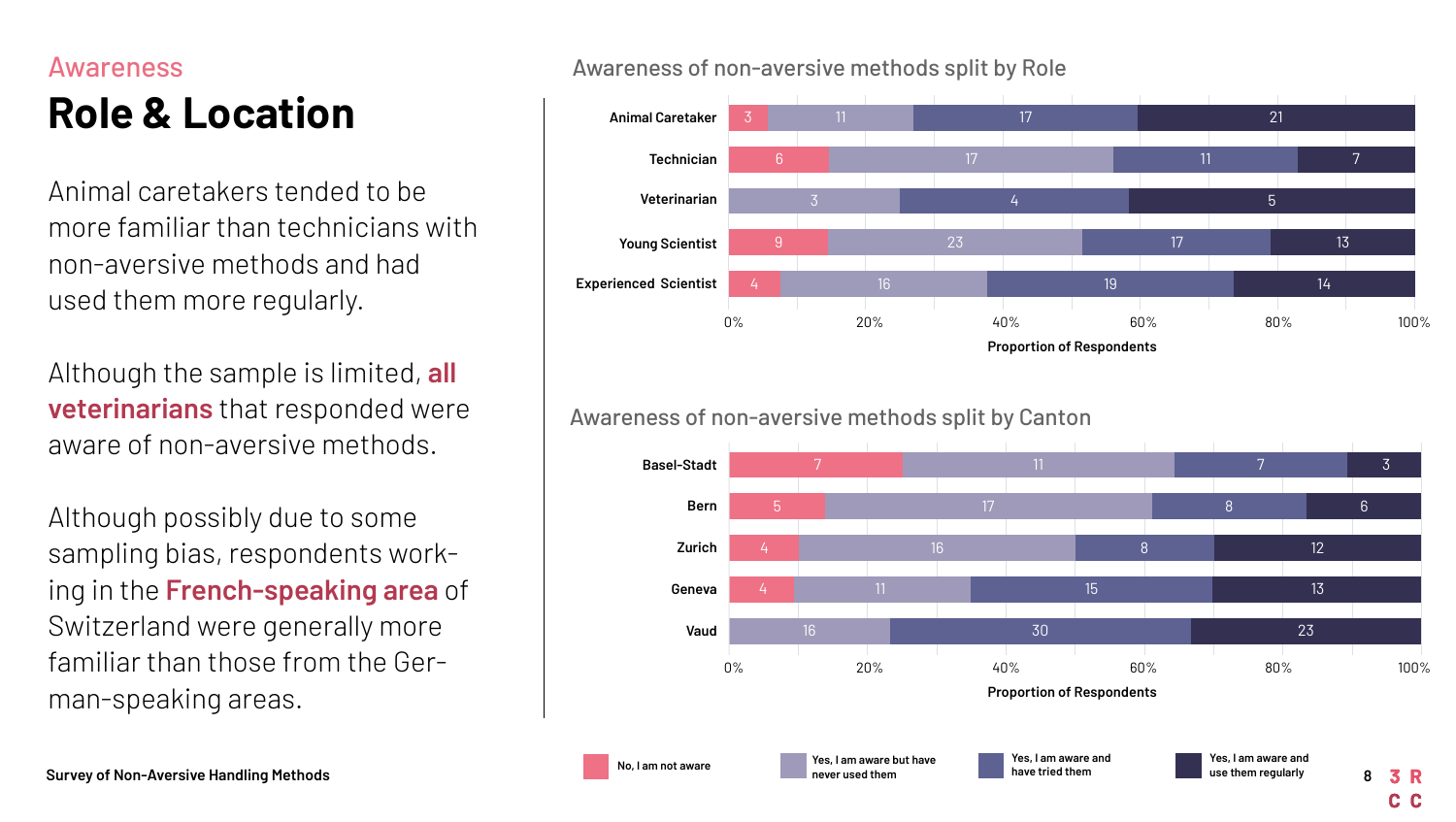# **Survey Question: Please indicate which of the following gentle handling techniques you have used...**





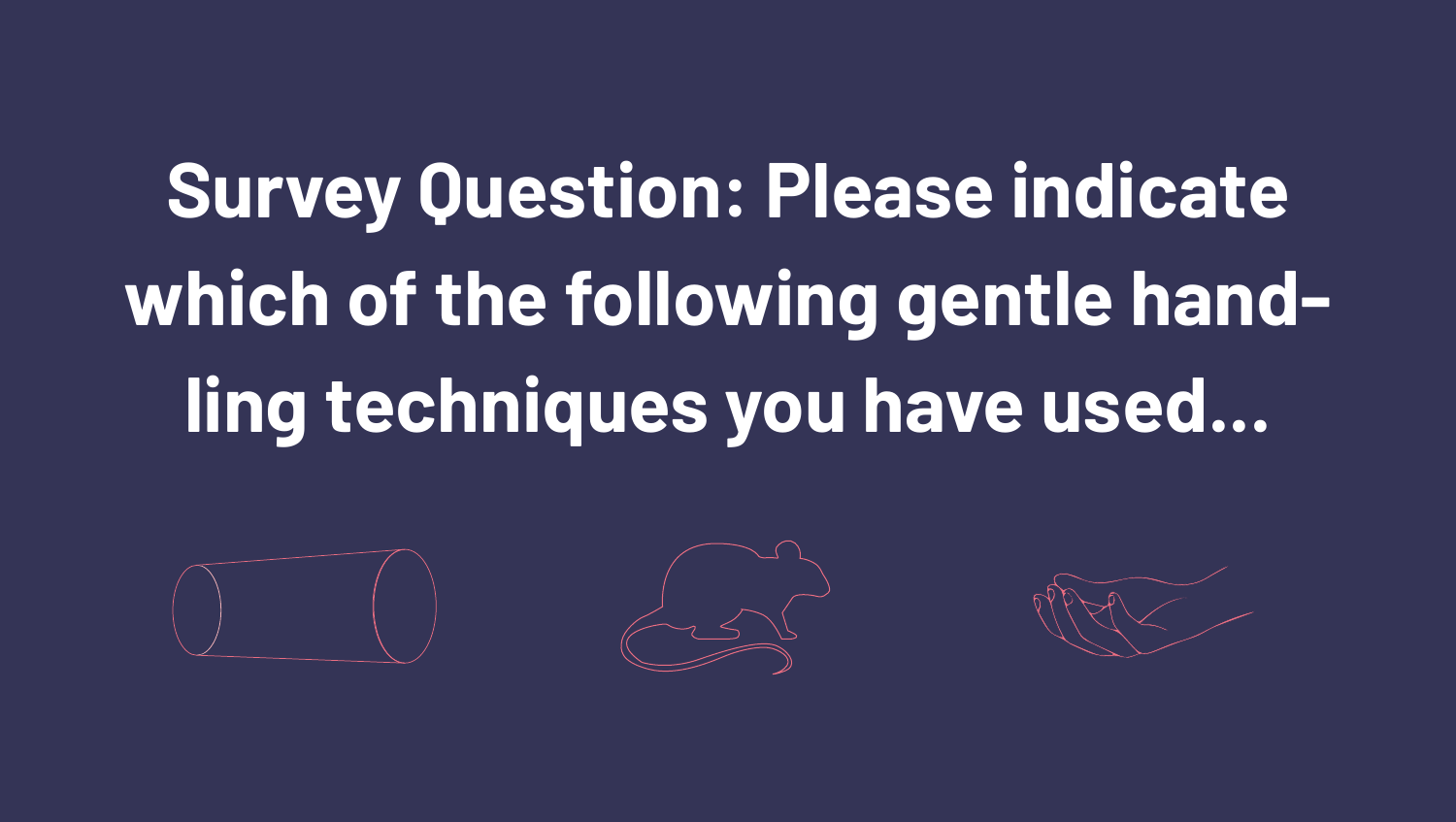## **Techniques Methods**

135 of the 231 respondents had tried either **tunnel or cup handling** techniques as alternatives to tail handling. Many respondents had **tried both** (48).

About half of these respondents were using at least one of the two alternative techniques **regularly**. The other half had simply tried them at some point.

An array of **other techniqes** were also reported.

Tunnel and cup handling approaches



**tunnel handling 107/135**

**cup handling 76/135**

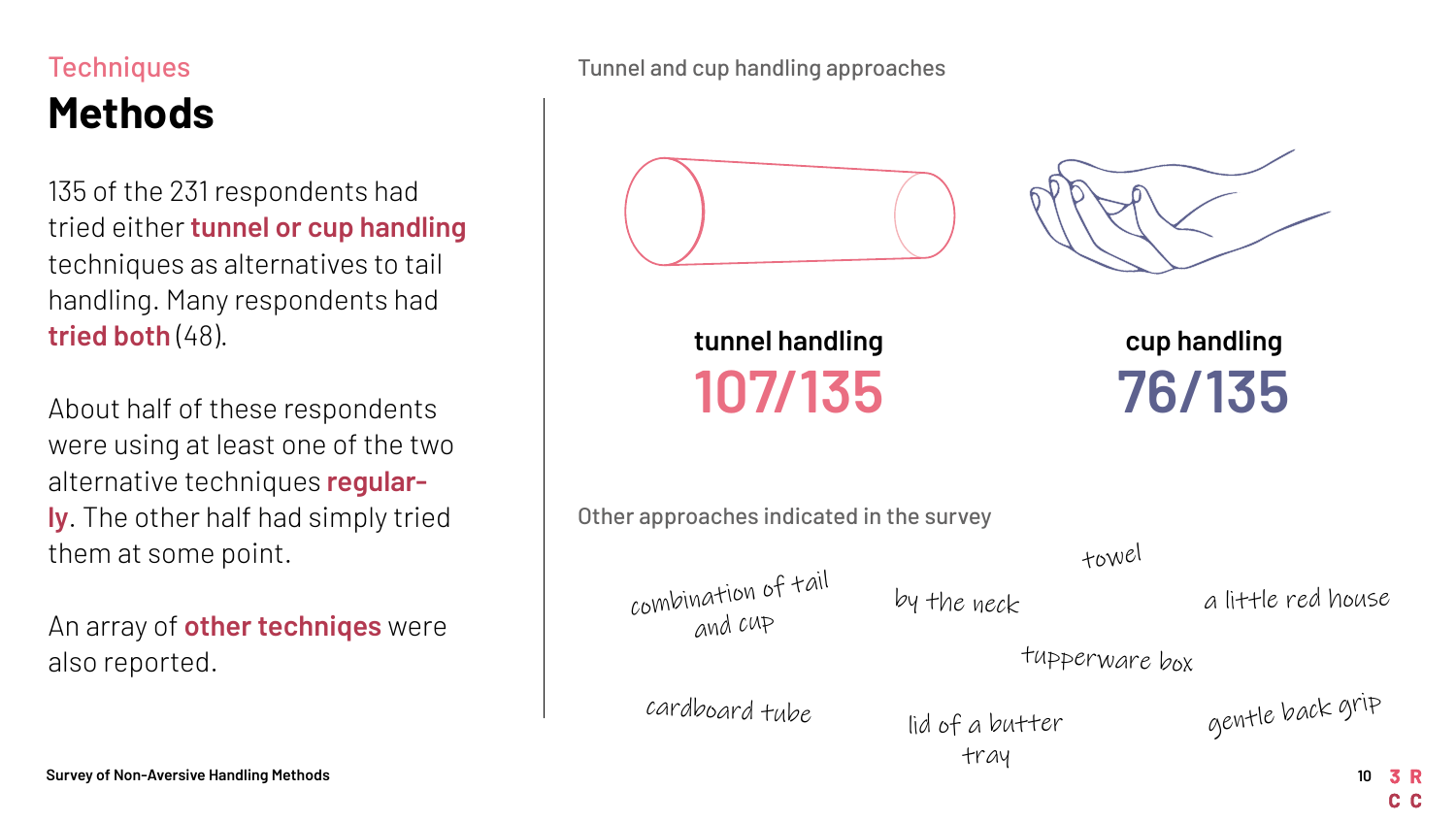# **Techniques**

# **Experience**

**Tunnel handling** is the most popular alternative across the years of experience categories of our respondents.

More than twice as many respondents with **2-5 years of experience** had tried tunnel handling compared to cup handling.

Tunnel and cup handling methods split by years of experience with animals

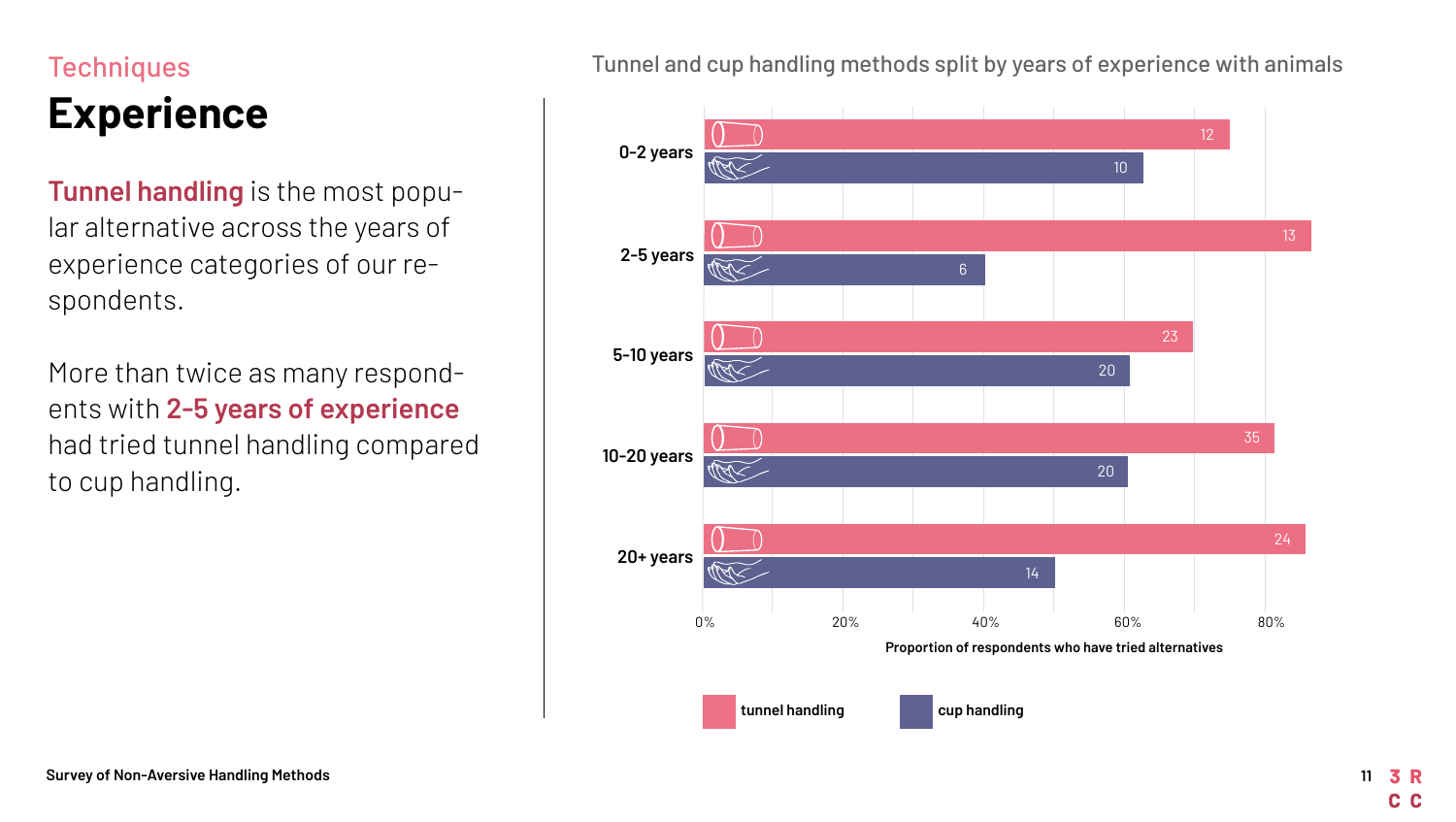# **Techniques Role**

#### For most roles, **more respondents had experience with tunnel handling** than cup handling.

However, the **technicians** as a group reported using both methods equally.

These trends were similar whether respondents had only tried them or were using them regularly (~50/50 for all roles, *not shown*)

#### Tunnel and cup handling methods split by role

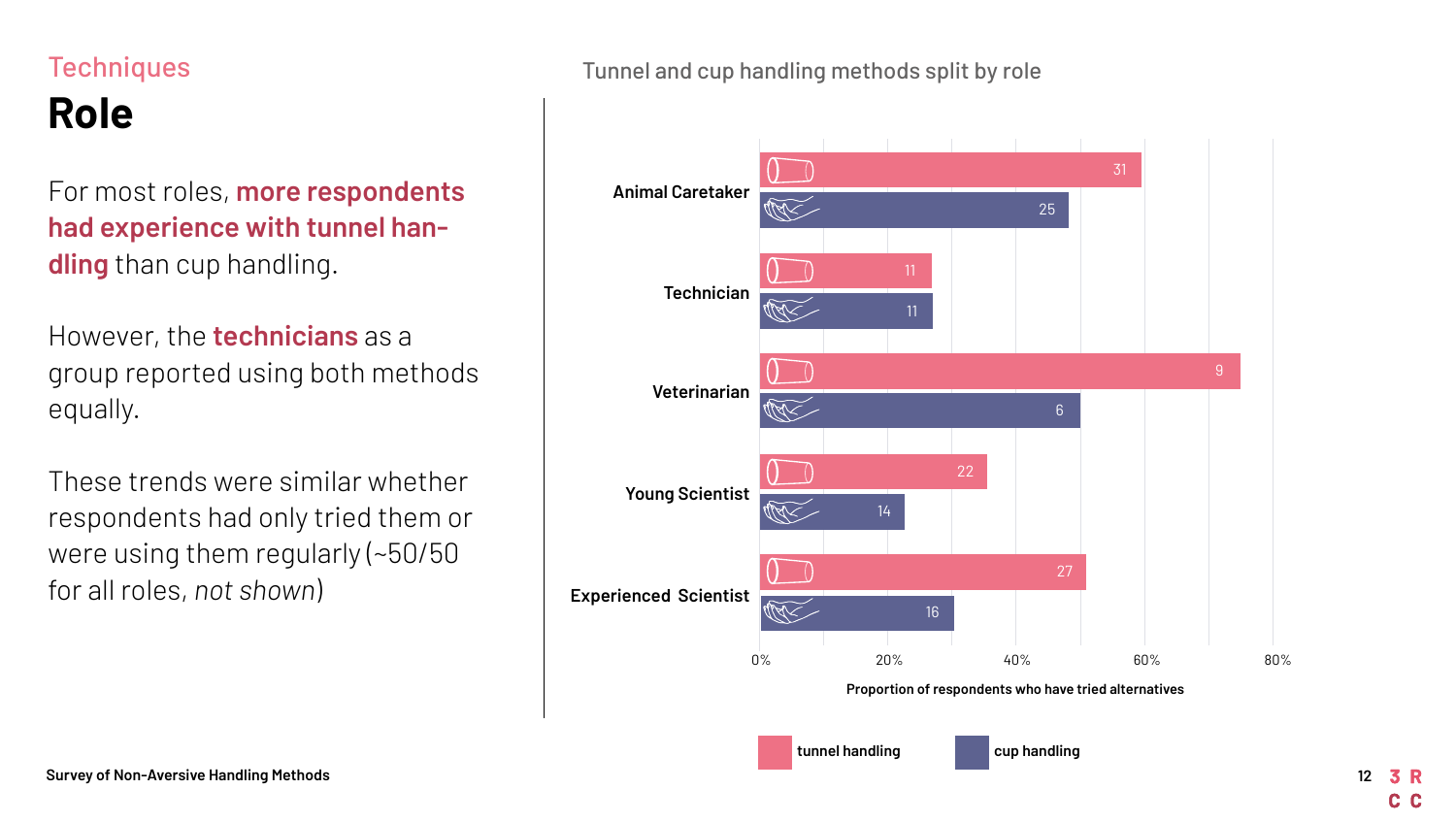# **Survey Question: Why did you decide to use the non-aversive techniques?**





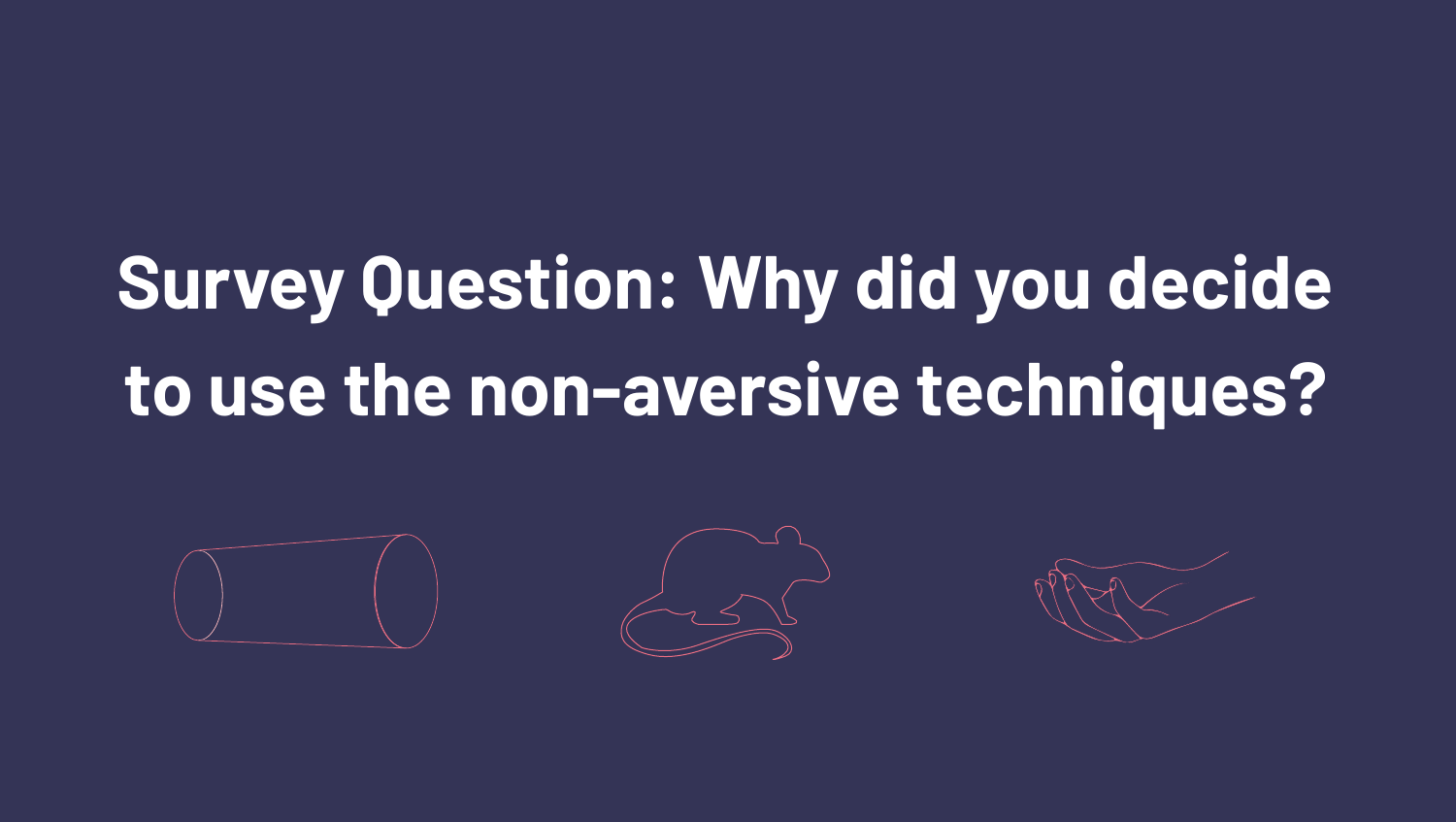# **Rationale Overall**

The overwhelming majority of respondents who reported having at least tried to alternative techniques, said they did so (at least partly), because of the **animal's welfare**.

A relatively large percentage also reported using non-aversive handling due to the increased **quality of science**.

**Other reasons** included: practicality; reduced stress for the handler; as a test; or as the best technique for more aggressive mice.

Vote counts for reasons to use a non-aversive handling method

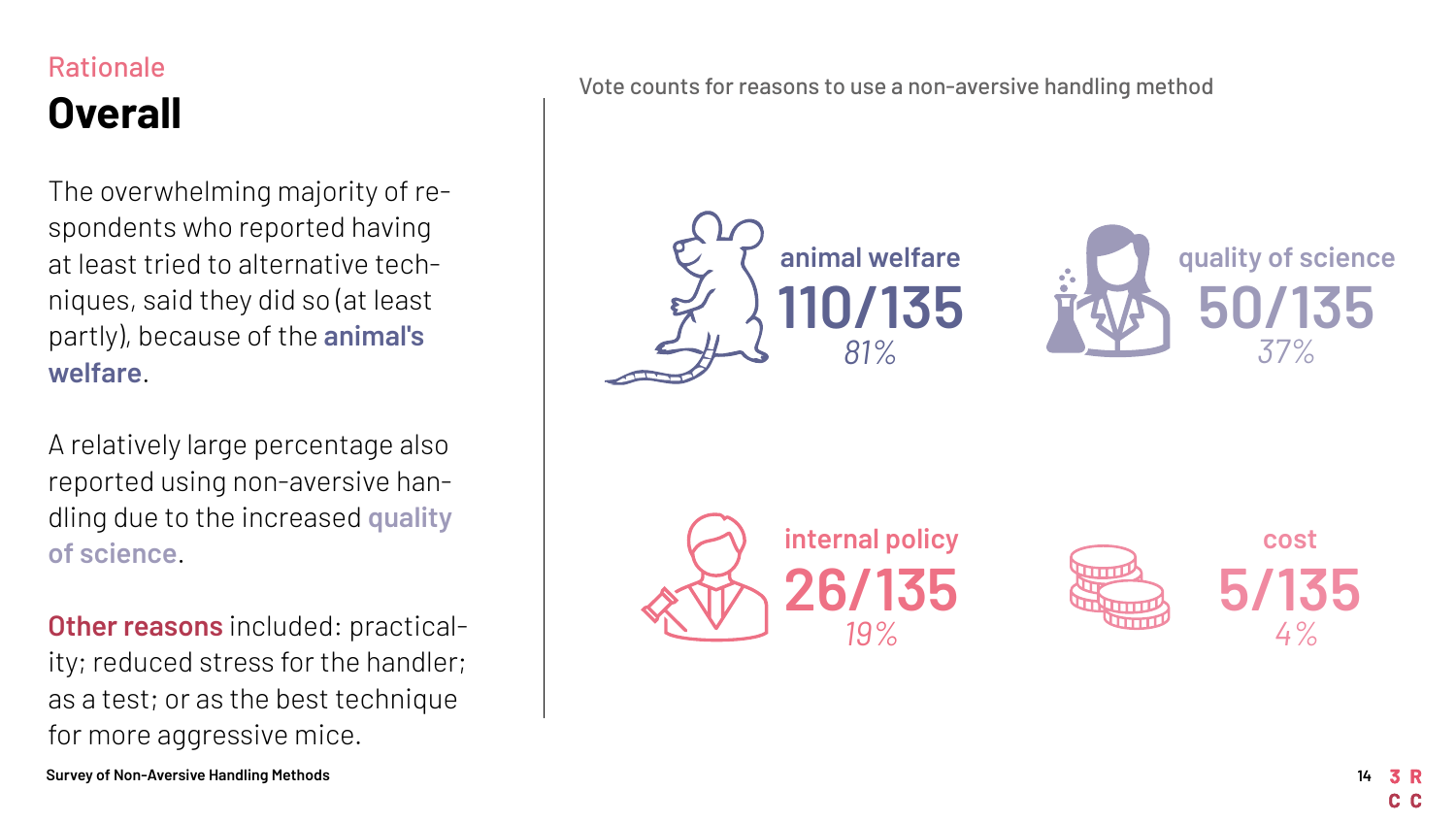## Rationale **Overall**

Respondents' motivation based on animal **welfare** remained the dominant reason **regardless of role and years** of lab animal experience.

**Quality of science** tended to be more motivating for scientists than caretakers or technicians.

**Internal policy** was proportionally more important for animal caretakers and also those with fewer years of experience

#### Vote counts for reasons to use a non-aversive handling method, split by role...



#### and years of experience working with animals

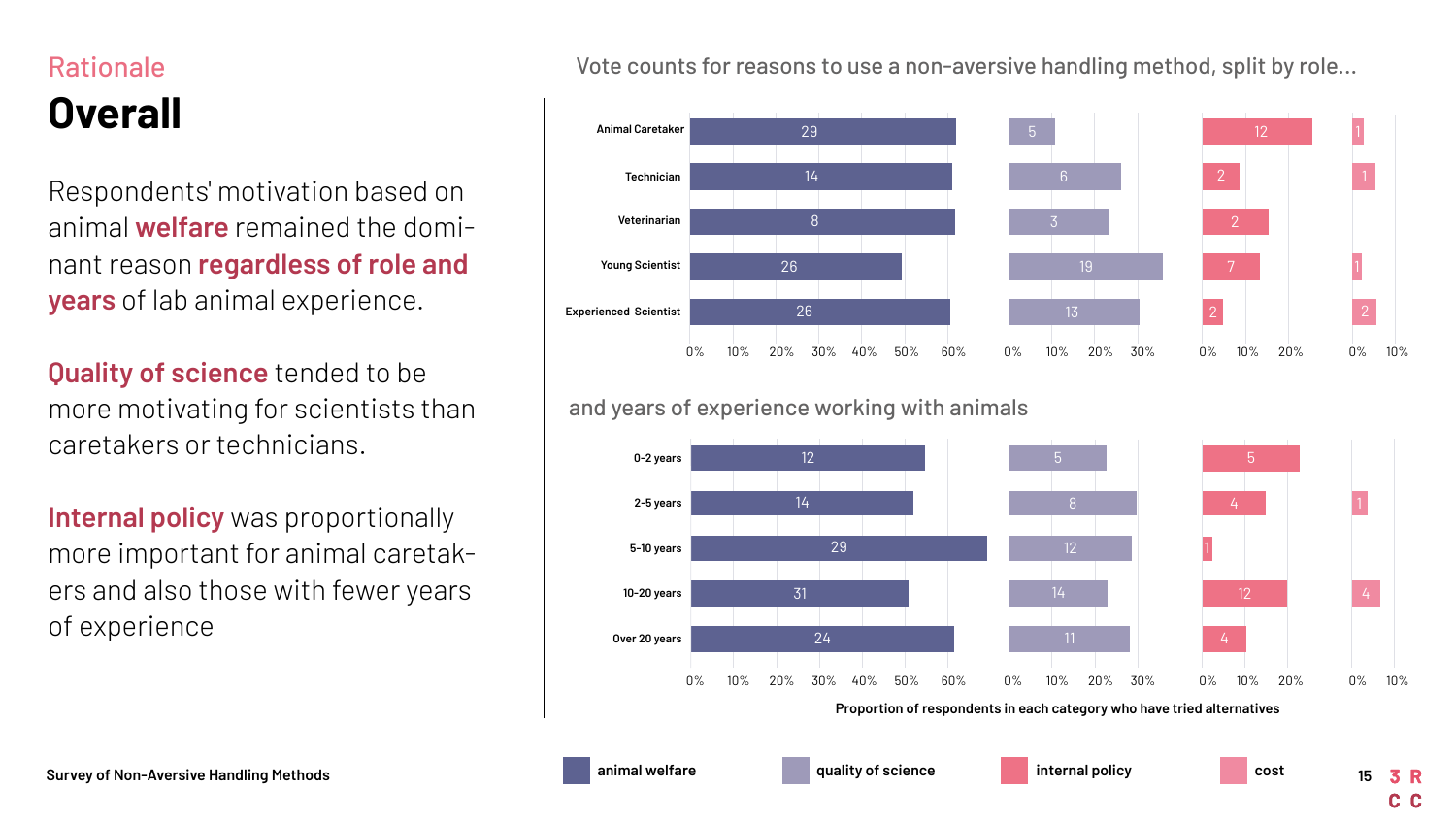# **Survey Question: How satisfied were you when using the non-aversive techniques compared to the traditional ones?**





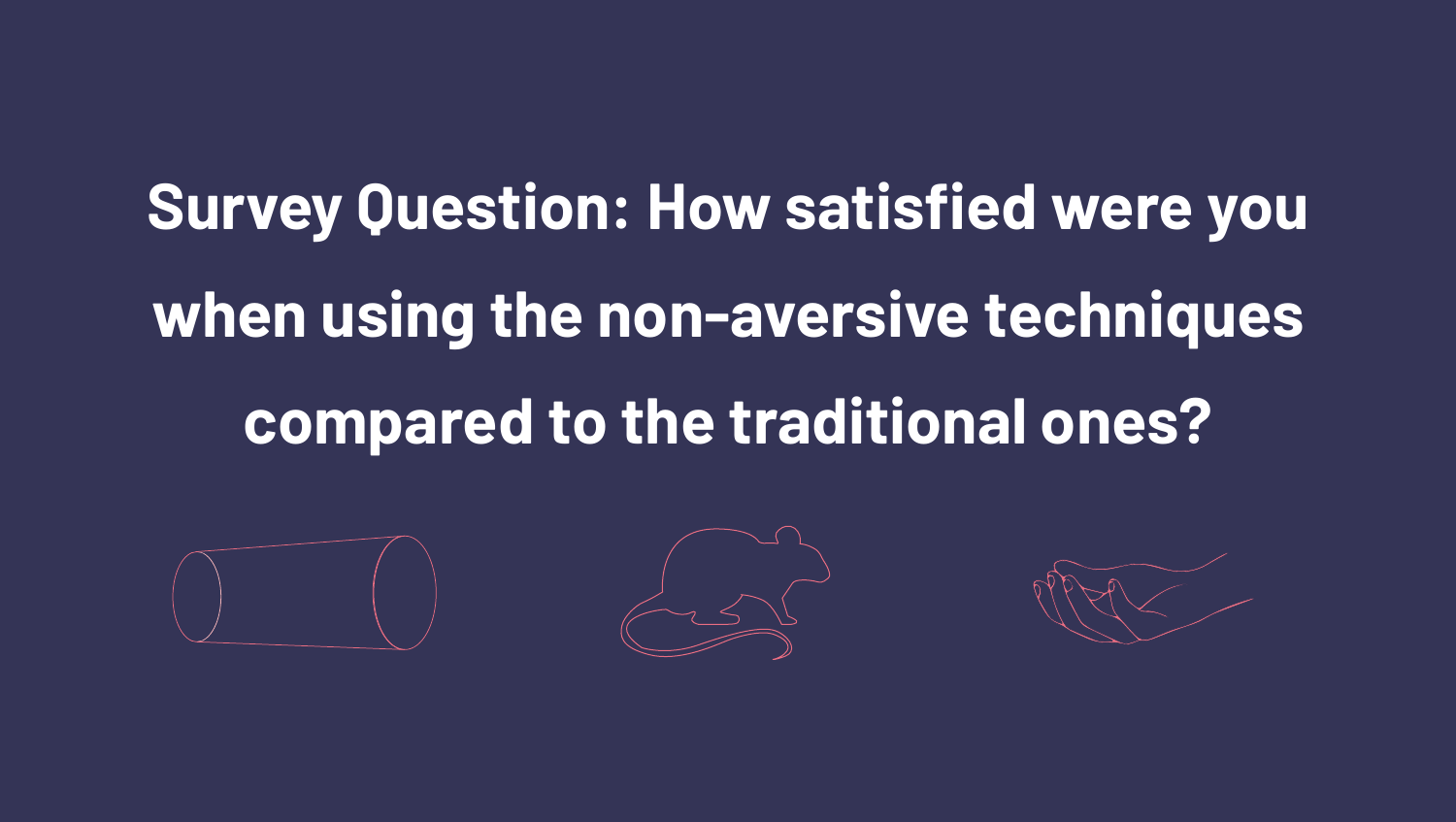#### **Satisfaction**

# **Overview**

Overall, respondents indicated a **high level of satisfaction** when using non-adversive handling methods (mean rating of 3.7 stars).

The 3 respondents that gave a single star rating had only used the **cup handling** technique.

Multiple **justifications** were given for these ratings in a later open comments section (see slide 19-20).

Respondents' satifaction ratings when using non-adversive approaches

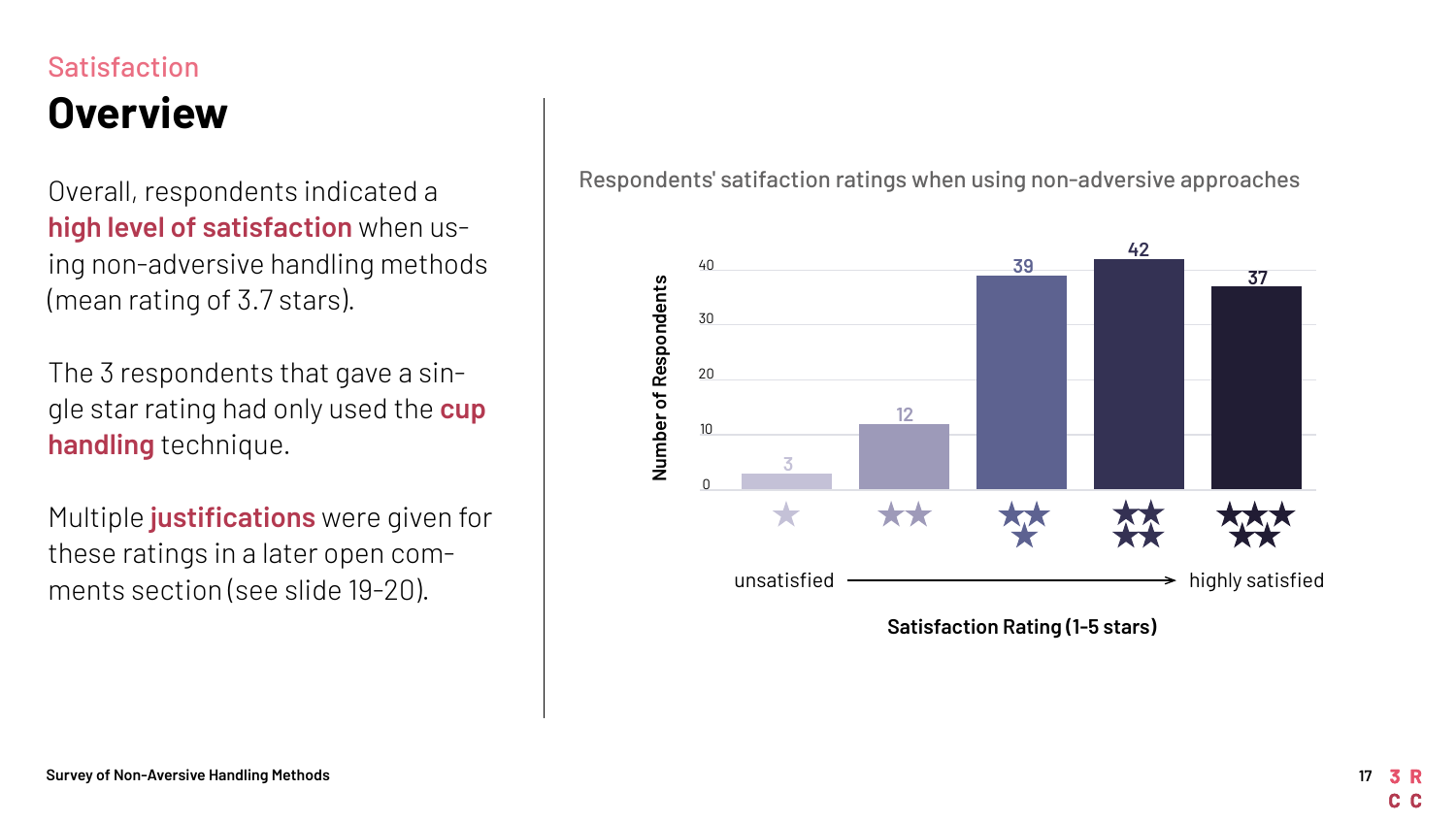# Satisfaction **Role and Experience**

Caretaker and technicians were **slighly less satisfied** with a mean of 3.6 stars, compared to academic scientists who had a mean of 3.9 stars.

Respondents with the fewest years of experience working with animals were the least satisfied with non-aversive handling methods (mean of 3.2 stars). However, those with 2-5 years of experience were **the most** (mean of 4.1 stars).

Satifaction ratings split by role...



... and years of experience

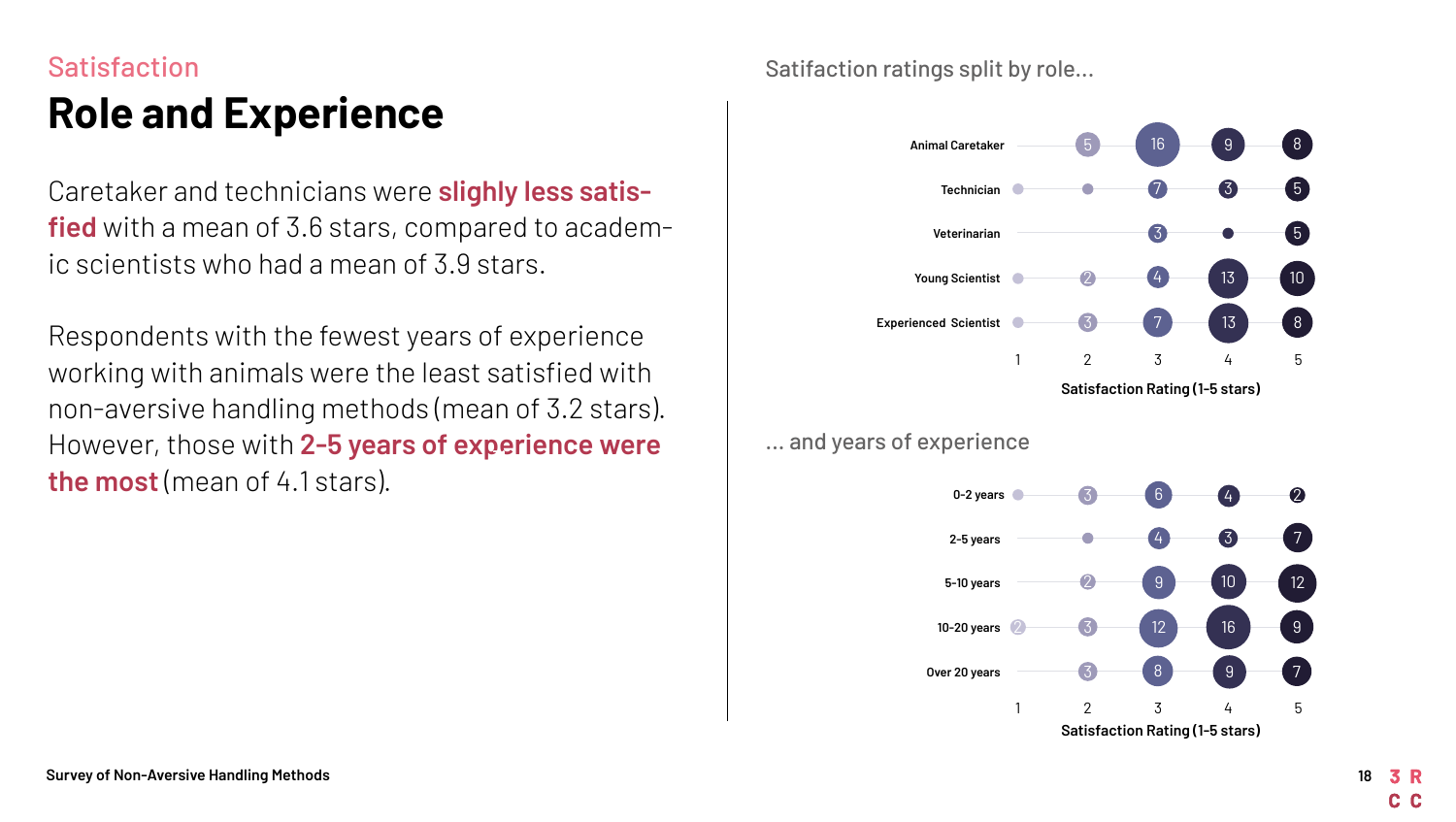## Open Comments **Limitations**

Many of the open comments referred to concerns about the possible additional **time**, both in training and the daily handling of the animals.

Related to this were concerns about the added **financial** commitment that might be required, especially for purchasing tunnels.

Individual respondents also raised concerns about the **generalisability** of success, and **applicability** to their specific area.

 Their only limitation is the **time** you have to do it. *young scientist | 2-5 years | tunnel handling*

#### limiting for mice in research

when they have to be injected daily and restrain is needed *young scientist | 0-2 years | tunnel and cup handling*

> more **costly** *experienced scientist | 20+ years | cup handling*

when you have a lot, it is a huge waste of time. *technician | 20+ years | cup handling*

may **depend a lot** on the strain, gender, habituation and other yet unknown factors *veterinarian | 10-20 years | aware but not tried*

in breeding the **trans**fer of pups is not possible with tunnel handling *veterinarian | 10-20 years | tunnel and cup handling*

evident limitations; sterilization capacity, limited habituation at 2-3 weeks cage change/handling interval, potentially aversive **disinfectant smell** of tunnels *veterinarian | 20+ years | tunnel handling*

> animal is more free to move and takes more time to grab it, sometimes **bites the hand.**<br>*young scientist | 0-2 years | aware but not tried*

## Hygiene restricti-

ons (material) *experienced scientist | 20+ years | tunnel handling*

 For the experimental side, especially with sampling at close time points, it was **not manageable.**<br> *experienced scientist* | 10-20 years | tunnel and cup handling

paper *management | 20+ years | tunnel and cup handling*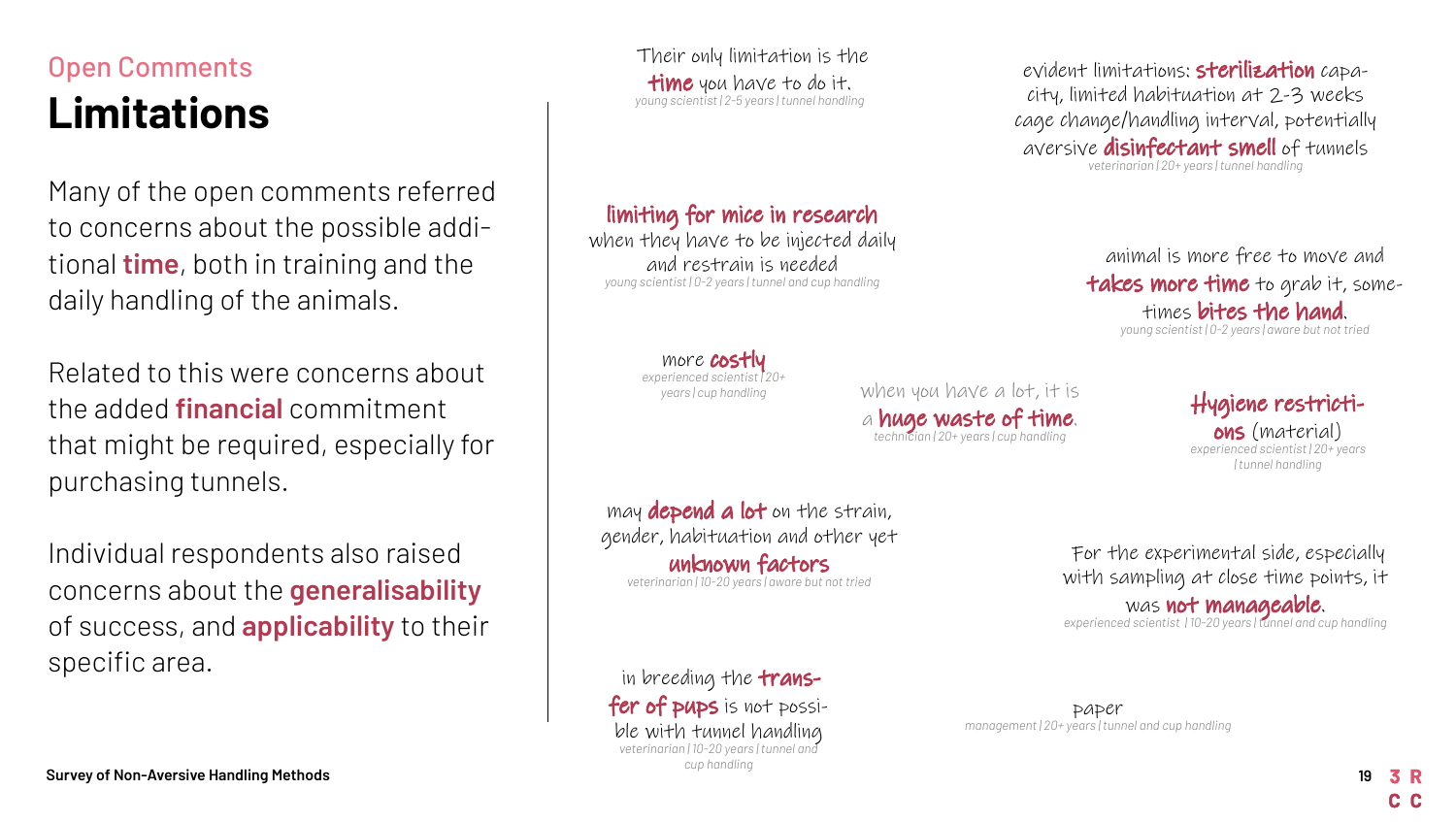# Open Comments **Advantages**

Despite limitations, the survey indicated overwhelming **support** for non-aversive handling methods.

Many respondents observed reduced signs of stress and more natural behaviour. Leading to better **human-mouse interactions**.

Respondents remarked that **after successful training** and habituation, the non-aversive approaches were **worked well** for scientific goals and animal care.

improved animal welfare, better interactions between handlers and mice, **reduced** stress levels. *animal welfare officer | 5-10 years | tunnel handling*

...make mice temperaments better, cause less stress, and result in more stable behavior during experiments. *young scientist | 10-20 years*

when mice are trained it is **very** *auick* and quicker than classical tail or back skin methods *veterinarian | 10-20 years*

Once learned, it is as fast and effective as tail handling. The mice seem much calmer, and exhibit more natural and investigative behaviour. *veterinarian | 10-20 years*

Good for **animal welfare** and might reduce impact of animal stress on less stressed in general and the pregnant mothers in particular *animal caretaker | 10-20 years | cup handling*

> the tunnel that serves as **enrichment** *animal caretaker | 0-2 years | tunnel and cup handling*

humane way of treatment of the animals *veterinarian | 2-5 years | tunnel handling*

scientific results. *young scientist | 0-2 years*

> We have implemented nonaversive handling techniques in our lab and consider it **feasible for all our** purposes (housing and research). *experienced scientist | 20+ years | tunnel and cup handling*